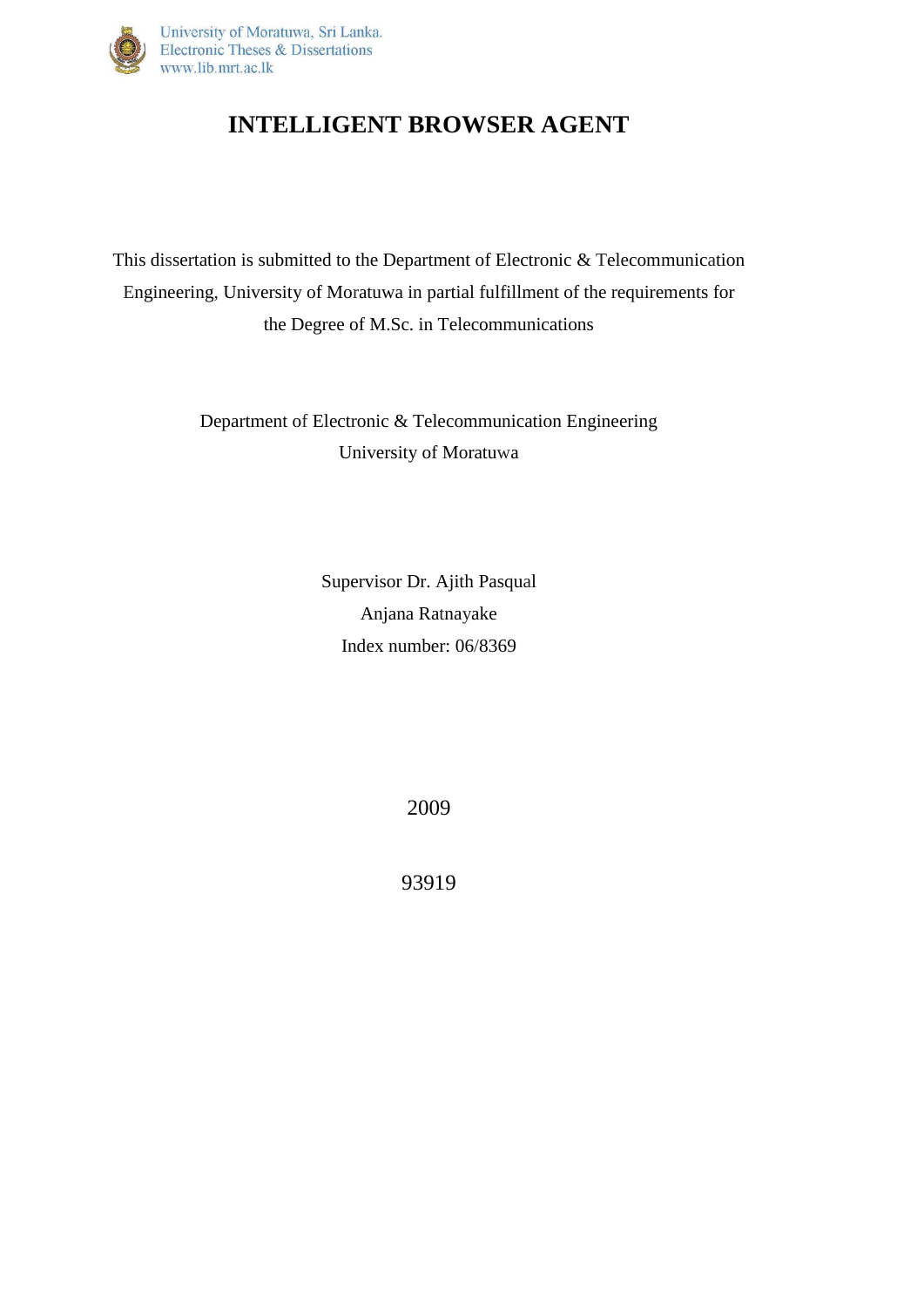

## Abstract

In today's information technology era IT infra structure and solutions provide a solid base for us to carry out our day to day work. Yet the computers themselves are unable to stand on their own with complete independence. Information technology has always been a combination of intelligent human beings and computationally efficient machines.

The objective of the research is to develop an automated internet browser module which assists the user in searching content in the internet. In that sense the research attempts to pass on human intelligence as much as possible to the software such that the actions of the agent resemble those of a human being. The independent nature of the agent is focused at an agent actions and behaviors are made not to interfere with end user activities.

The research begins with a literature survey on aspects of Artificial Intelligent (AI) and its evolutions. Selected AI theories are then used in designing the prototype of the agent. The prototype focused on key findings of the literature survey and key AI areas such as modeling the environment, building domain knowledge, searching and sorting, agent learning, handling uncertainty and adaptability.

Areas of improvements of the initial version were identified and were implemented as an extended version of prototype.

The agent monitors the end user actions and identifies the web content he browses. It then decides on the possible areas of interest of the user and tries to predict search terms and searches for targeted sites in the internet. If the user has opted for the agent to load the predicted sites the agent would open them in separate browser windows.